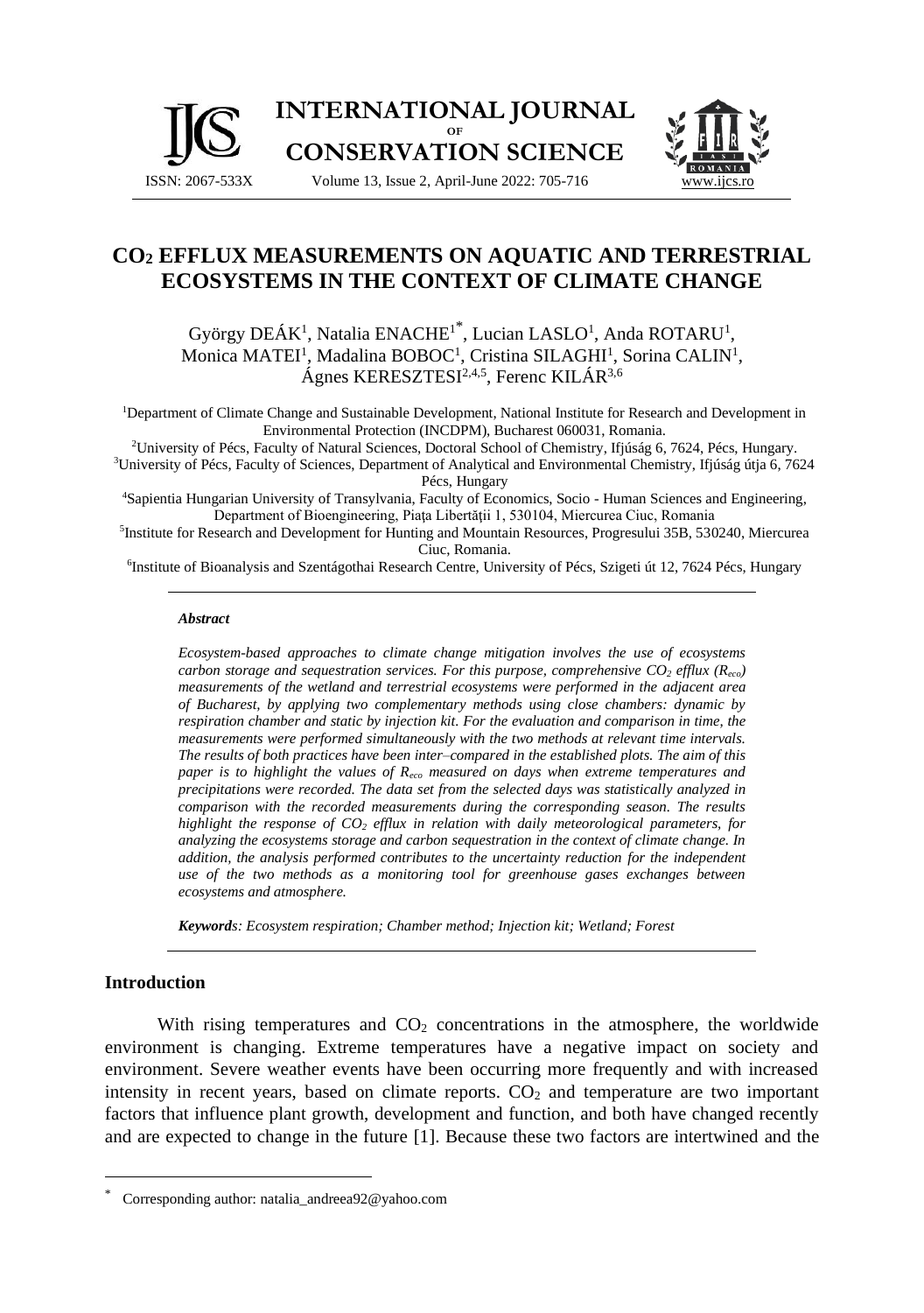global  $CO<sub>2</sub>$  rise will have an impact on all ecosystems across the entire global temperature range, it's critical to revisit the theory and observations between the effects of temperature and CO<sup>2</sup> efflux, also the interactions on plant carbon balance, growth, development, and biomass accumulation.

Concern about global climate change and its implications for our future environment needs a deeper knowledge of the global carbon cycle on a global scale. Soils are particularly important in the global carbon cycle [2, 3], because they contain more carbon than living biomass  $[4]$ , and  $CO<sub>2</sub>$  emission from the soil is a substantial flux of C into the atmosphere  $[5]$ . Soil  $CO<sub>2</sub>$  efflux accounts for 40–80 percent of forest ecosystem respiration [6, 7], making it one of the most important processes to include when calculating a forest's carbon balance. Wetlands represent transitional zones between aquatic and terrestrial environments. Global climate change is expected to have an impact on their hydrology, with significant spatial variation [8].

In recent decades net  $CO<sub>2</sub>$  emissions from agriculture, forestry and other land uses (AFOLU) activities have resulted in  $CO<sub>2</sub>$  emissions. The total net flux of  $CO<sub>2</sub>$  between land and atmosphere is estimated to have averaged  $6.0\pm2.0$  Gt  $CO<sub>2</sub>$  yr<sup>-1</sup> (likely range) from 2007– 2016 [9, 10]. Direct anthropogenic activities, especially tropical deforestation, but also afforestation/reforestation, forest management and other types of land management, as well as peatland drainage and burning, contributed to this net flux [11, 12]. By reducing the uncertainties in carbon fluxes knowledge, the impact of mitigation actions based on ecosystem's management can be better estimated.

Land-atmosphere interactions, particularly the interplay of soil moisture, play a key role in the regulation of temperature extremes at the regional level, changing the distribution of maximum temperatures compared to the mean. During a major heat wave, a lack of precipitation as well as soil moisture deficit limits the latent cooling of the surface, leading to an increase in the duration and intensity of daily maximum  $CO<sub>2</sub>$  efflux. Additionally, organic matter decomposition controls the rate of carbon loss  $(CO<sub>2</sub>$  and  $CH<sub>4</sub>)$  in wetlands, which has consequences for carbon sequestration in the face of rising global temperatures. Over the last decade, research has focused on the measurement of fluxes of greenhouse gases at the soil surface using a variety of methods. Chamber method can be used also on water surface. Monitoring the fluxes of greenhouse gases between ecosystems and atmosphere, coupled with other dependent parameters as temperature and precipitation, is important to better understand the uncertain exchanges in carbon cycle.

The first objective of this paper is to describe and compare the two methods applied in case studies for estimating  $CO<sub>2</sub>$  efflux from aquatic and terrestrial ecosystems: the respiration chamber technique and the injection kit method, as well as the results obtained. The second objective is to highlight the values of Reco measured on days when extreme temperatures and precipitations were recorded. The data set from the selected days was statistically analysed in comparison with the recorded measurements during the corresponding season.

#### **Experimental**

#### *Materials*

The research area, located in the south-eastern Romania, Bucharest outer districts, is represented by two types of ecosystems: wetland and forest with a climate specific to the country, respectively temperate continental. A wetland along the Dambovita River represents the aquatic case study, with three locations of measurement: upstream, center, and downstream, near the river's discharge on an accumulation lake (Fig.1). The terrestrial ecosystems case study is represented by a forested area covered with black locust (*Robinia pseudoacacia* L.). The linear distance between the two ecosystems is 17.8km (Fig. 2).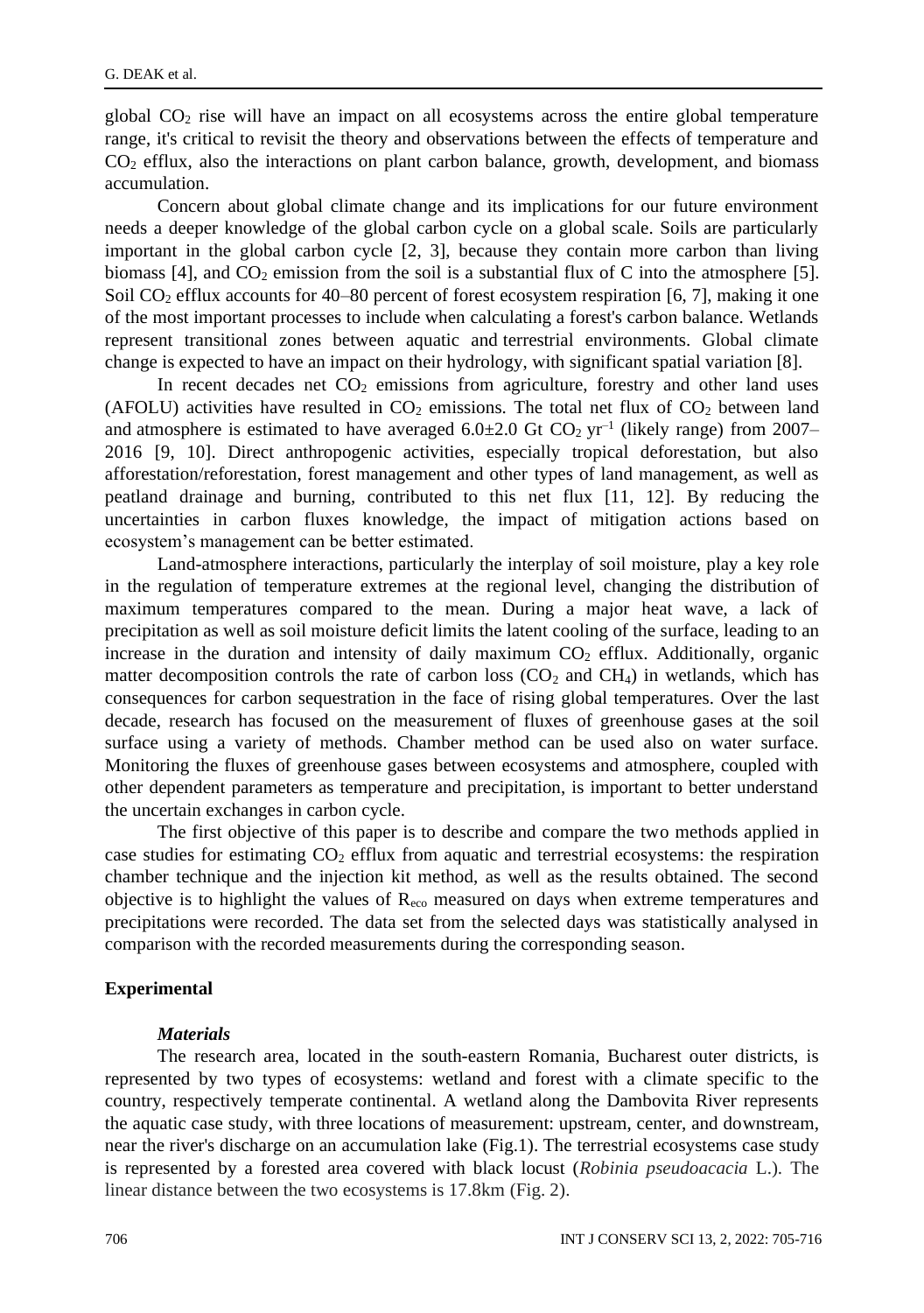

Fig. 1. Spatial representation of the measurement plots in the wetland case study



**Fig. 2.** Spatial representation of the forest ecosystem study area

### *Methods*

The standard equipment for the direct flux measurements  $(CO<sub>2</sub> EGM-5)$  analyzer with SRC respiration chamber) as well as the injection kit method were used to perform measurements and analyses for the implementation of the two approaches at the experimental locations to determine soil and water column respiration.

## *EGM-5*

The dynamic respiration chamber measuring system (Fig. 3) consists of two main components, a portable CO2 gas analyzer (EGM-5) on which the operating system is installed and that contains an infrared gas analyzer for  $CO<sub>2</sub>$  determination, a pump that allows continuous sampling of the air flow, and a monitor on which the results are represented. The system's second component is a closed chamber with a surface area of  $78 \text{cm}^2$  and a volume of  $1171 \text{mL}$ [13], as well as an optional in-situ sensor that may simultaneously measure the soil's temperature and humidity. A Stevens HydraProbe sensor was also used to measure soil moisture and temperature in the first 5cm of soil. This sensor on the EGM-5 delivers data every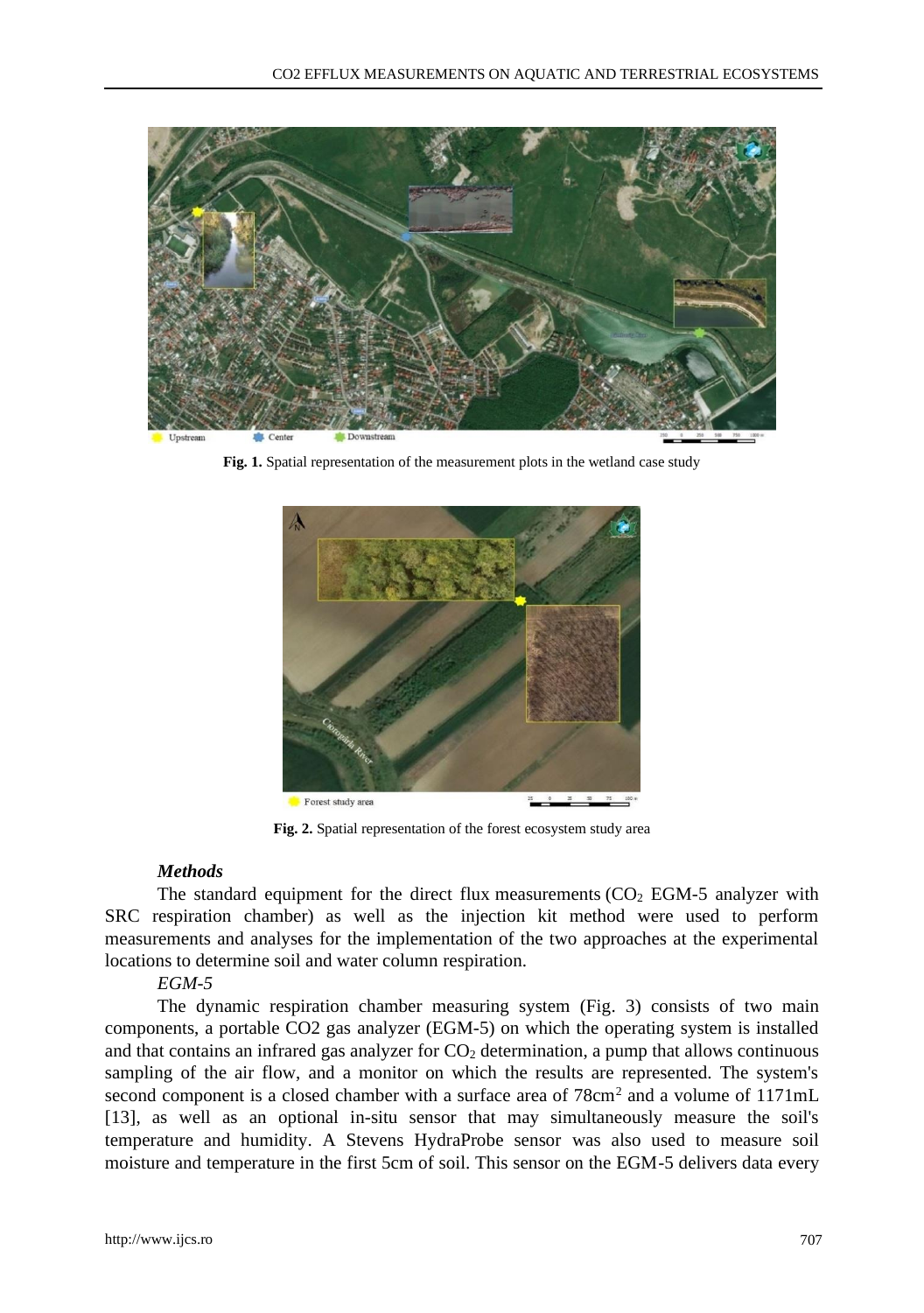second on soil moisture between 0 and 100 percent and soil temperature between -10 and 55°C. As a result, data on these two parameters can be obtained concurrently with  $CO<sub>2</sub>$  efflux data.

In order to measure  $CO<sub>2</sub>$  efflux on at the water-air interface, the chamber system was closely connected to a floating device. The measurement duration was raised to 300 seconds, the utmost allowed by the device capacity, to adapt the methodology for monitoring  $CO<sub>2</sub>$  efflux in wetlands with a dynamic closed chamber.



**Fig. 3.** CO<sub>2</sub> flux analyser EGM-5 with respiration chamber on soil (a) and adapted for water surfaces (b)

#### *Injection Kit*

The injection kit (Fig. 4) has two basic components: a network of tubing that links to the sampling vessel, the  $CO<sub>2</sub>$  accumulation chamber, and a series of injections with a volume of 10mL for the collected samples that allow monitoring the  $CO<sub>2</sub>$  content inside the chamber [14]. The source gas was swapped manually every 1 minute, and the Injection Kit sensor and the EGM-5 were both zero-calibrated at the beginning of the series. The injection system can be utilized as a replacement for portable in-situ greenhouse gas analysis equipment as well as for laboratory sample analysis.

To date, measurements have been conducted using both the portable device and injection system devices to test greenhouse gas exchanges in forest ecosystems and wetlands.



**Fig. 4**. Injection kit for carbon dioxide collecting and the analysis process

To compare the results of the two methods, preliminary measurements were taken simultaneously, and the values of the outcomes were compared. In addition, the variation of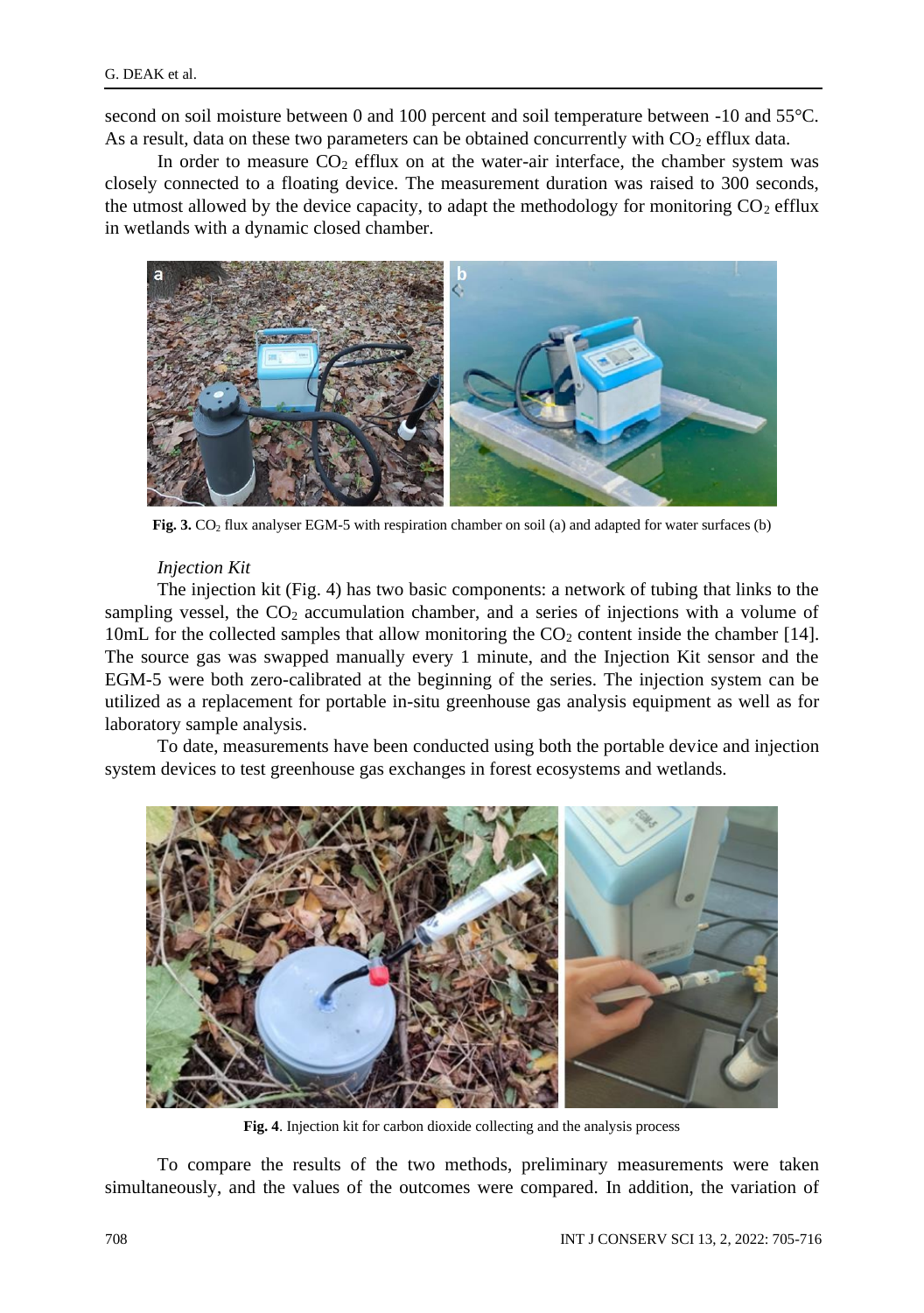CO2 efflux was evaluated in relation to the main weather parameters (e.g. air temperature, precipitation). The temperature values were obtained from Baneasa station, which is the nearest meteorological station to the study areas and precipitation was obtained from satellite data.

#### **Results and discussion** *Forested area*

In the following figure is represented the evolution of  $R_{\text{eco}}$  from forested area, measured with the two methods (EGM and Injection Kit) during the selected days. Also, in the same graphic can be observed the evolution of temperature and precipitations in the analyzed period.

From the graphic above (Fig. 5) it can be observed on the left axis the evolution of the  $CO<sub>2</sub>$  fluxes during the monitoring campaign with two distinct periods: before 1 July with recorded fluxes above the average and after 1 July with fluxes below the average. The precipitations and temperatures recorded in the analyzed period are represented on the right axis. The value of the precipitations represented on 23 June corresponds to the accumulated values from the beginning of the month.

It can be observed the increasing of the precipitation after the 1 July which corresponds also to the inflection point from the evolution of  $CO<sub>2</sub>$  fluxes. In the analyzed period the temperatures presented fluctuations of +/-4.5°C around the average value of 25.8°C. Statistical analysis is presented in the next section.



Fig. 5. Correlation of CO<sub>2</sub> flux values obtained by the injection kit method and the EGM-5 close chamber method in relation with weather parameters in the forest ecosystem

Pearson correlation of EGM-5 and KIT efflux was found to be strongly positive and statistically significant ( $r = 0.837$ ,  $p < 0.01$ ). Hence, the hypothesis that the relationship is significant was supported (Table 1). There were also significant, positive correlations between precipitations cumulated for 10 and 23 days and efflux calculated based on the two methods. A negative significant correlation was obtained between fluxes and cumulative precipitations.

It was also performed a bivariate regression to see how well KIT could predict level of EGM-5. The regression equation for predicting EGM-5 is  $y = 0.607x + 11.107$ . The r<sup>2</sup> for this equation was 0.701; it means that 70.1% of the variance in EGM-5 was predictable from the recorded values of KIT, resulting a strong correlation. The bootstrapped 95% confidence level for the slope to predict KIT from EGM-5 range from 0.344 to 0.870.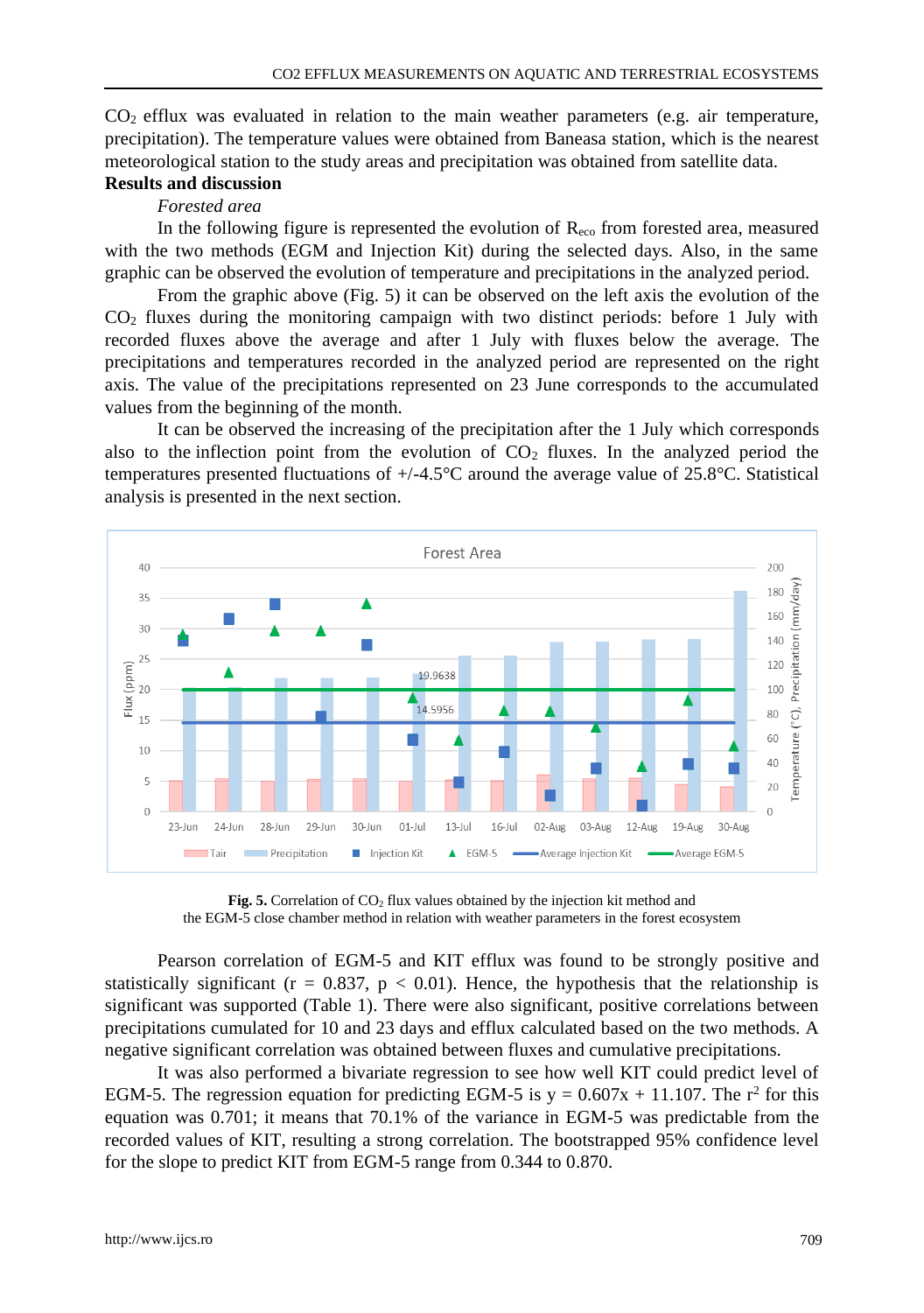#### *Wetland*

The tables and figures below contain the results of the  $R_{\text{eco}}$  values measured with the dynamic closed chamber adapted to the wetland ecosystem and the injection kit and also the recorded precipitations and temperatures in the case studies area.

The  $CO<sub>2</sub>$  efflux was analyzed in this study area from November until February, the months from the cold season of the year, with the day of 06-Jan being identified as the day with the highest temperature, a value that exceeds the periods normal.

**Table 1.** Correlation matrix showing Pearson's r for efflux and meteorologic parameters for forest area

|                         |             | KIT efflux EGM-5 efflux Tair |         | Daily PP | 10 day PP | 23 days PP | Cumulative PP |
|-------------------------|-------------|------------------------------|---------|----------|-----------|------------|---------------|
| KIT efflux              |             |                              |         |          |           |            |               |
| EGM-5<br>efflux         | $.837**$    |                              |         |          |           |            |               |
| Tair                    | $-.019$     | .110                         |         |          |           |            |               |
| Daily PP                | .142        | .034                         | $-.473$ |          |           |            |               |
| 10 day PP               | $.691**$    | .403                         | $-.292$ | .476     |           |            |               |
| 23 days PP              | $.829**$    | $.798***$                    | $-.041$ | .469     | $.717**$  |            |               |
| Cumulative<br><b>PP</b> | $-719^{**}$ | $-745**$                     | $-437$  | .024     | $-.293$   | $-.718**$  |               |

\*\*. Correlation is significant at the 0.01 level (2-tailed).

PP – precipitations

Tair – air temperature



**Fig. 6.** Graphical representation of  $CO<sub>2</sub>$  flux values measured in the upstream area and its dependence on weather parameters

In the case of measurements in the wetland study area, the values obtained with EGM-5 closed chamber were predominantly higher than the values obtained by the injection kit method. In addition, as shown in figure 6, the highest temperature of 17°C recorded locally in the upstream area had a significant impact on the  $CO<sub>2</sub>$  efflux monitored by EGM-5. The precipitation value for the 16th of November corresponds to the accumulated values since the beginning of the month. After January 6, precipitation increases, which coincides with the peak point in the evolution of  $CO<sub>2</sub>$  efflux (Fig. 7).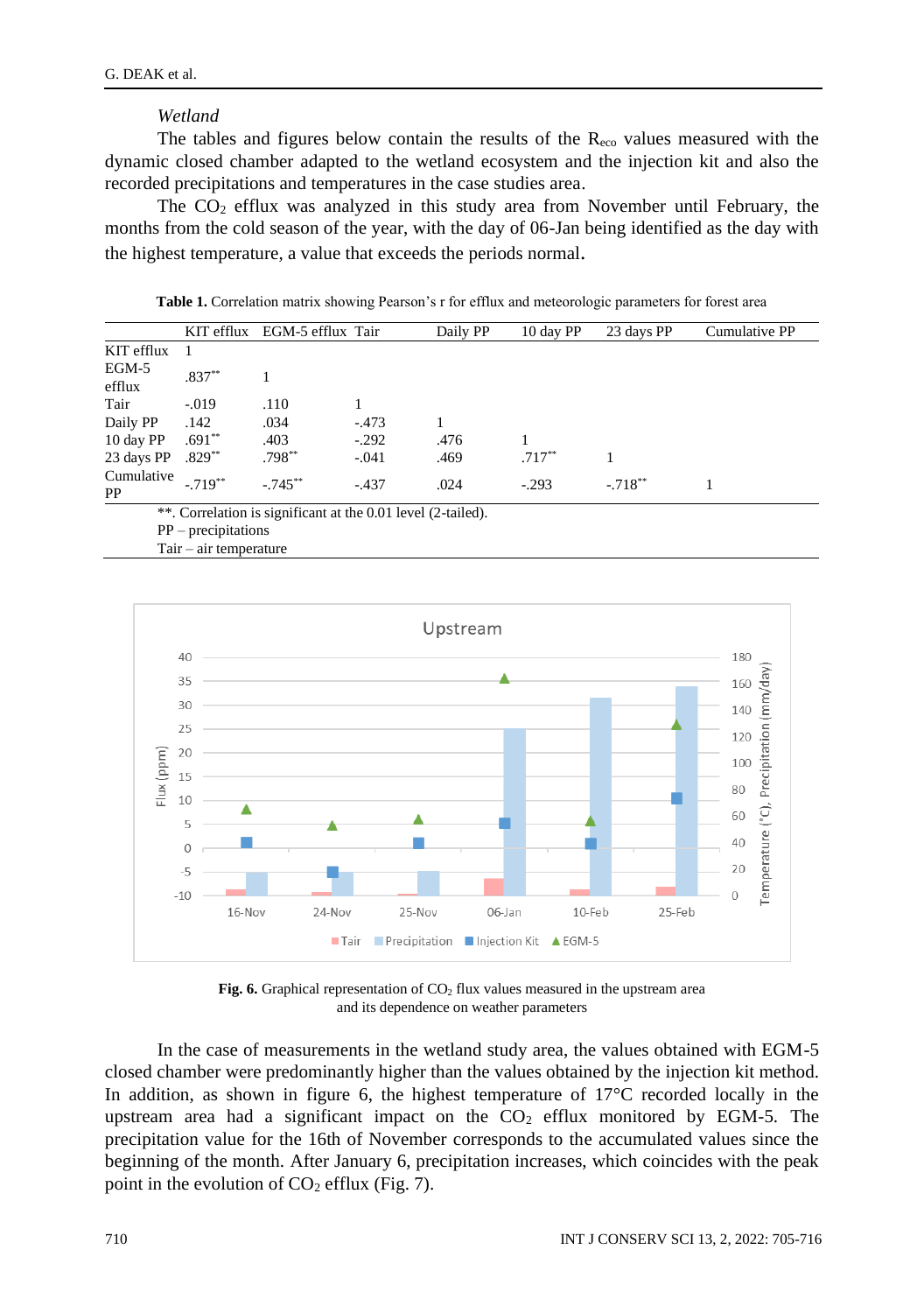Reco values were obtained above the average of the series of measurements on January 6 in the central area of the river using both methods, as shown in figure 7. Also, the 15°C local temperature, along with the cumulative precipitation, resulted in a significant increase in  $CO<sub>2</sub>$ efflux values for the same day. The rest of the data set shows that the two methods are highly correlated, but with the EGM-5 measured efflux maintaining a higher trend than the injection kit method.



**Fig. 7.** Graphical representation of  $CO<sub>2</sub>$  flux values measured in the center area and its dependence on weather parameters

The  $CO<sub>2</sub>$  efflux values recorded in the downstream area are relatively noisy throughout the series of measurements, as can be seen in figure 8.



**Fig. 8.** Graphical representation of  $CO<sub>2</sub>$  flux values measured in the downstream area and its dependence on weather parameters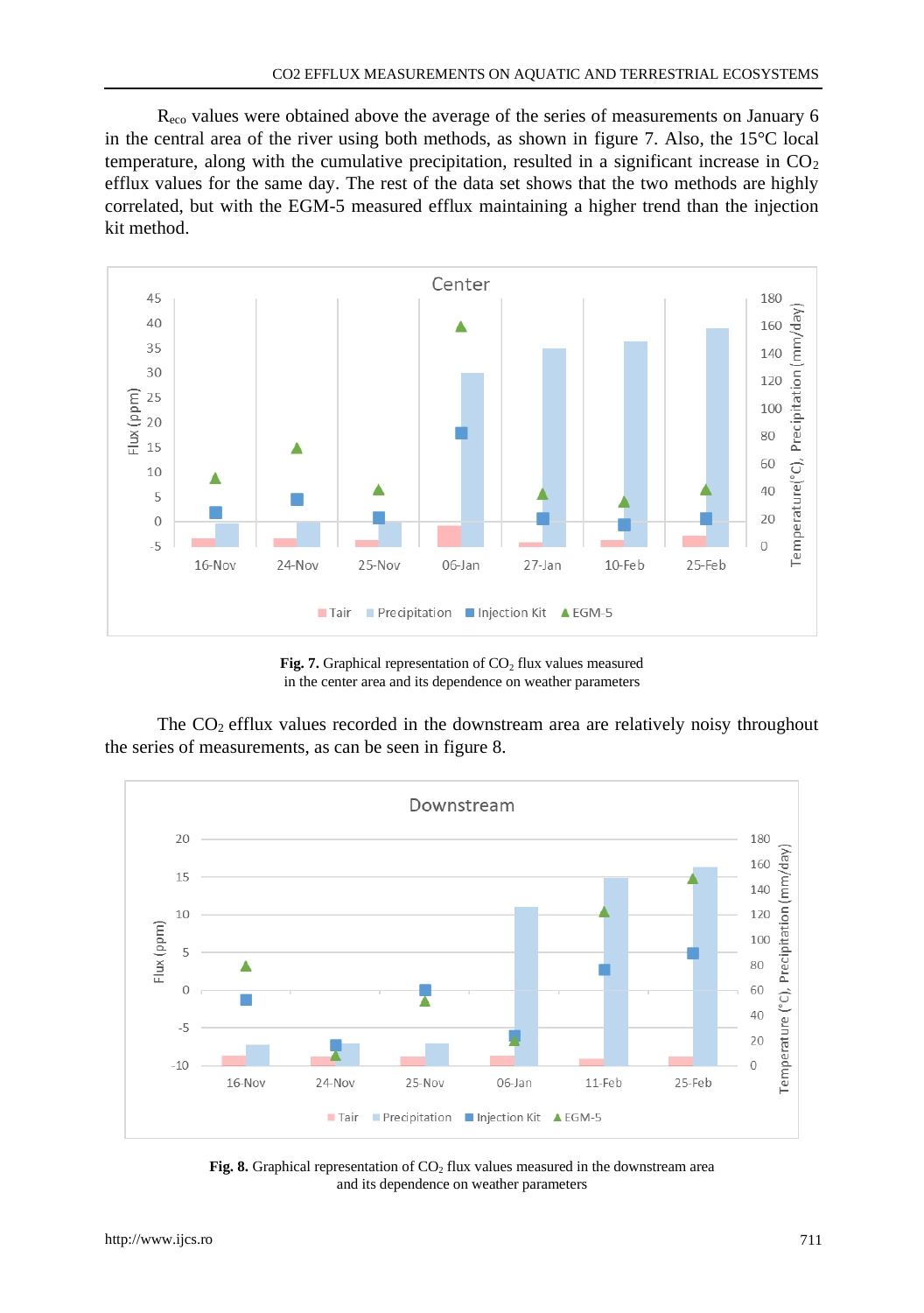The values measured in this plots area by the two methods responded similarly to changes in  $CO<sub>2</sub>$  concentration. The plot's proximity to an accumulation lake along the river, as well as the complete lack of vegetation in this area, could be a determining factor that impacts respiration rate and, implicitly,  $CO<sub>2</sub>$  flux.

For the three locations within the wetland ecosystem, namely upstream, center and downstream statistical analyses were done between the efflux obtained using the two approaches and meteorological indicators of temperature and precipitation (Table 2 for upstream, Table 3 for center and Table 4 for downstream).

**Table 2.** Correlation matrix showing Pearson's r for efflux and meteorologic parameters for Upstream

|                | KIT efflux | EGM-5 efflux | Tair | Precipitations |
|----------------|------------|--------------|------|----------------|
| KIT efflux     |            |              |      |                |
| EGM-5 efflux   | .488       |              |      |                |
| Tair           | .585       | $.921***$    |      |                |
| Precipitations | .252       | $.894*$      | 874  |                |

\*\*. Correlation is significant at the 0.01 level (2-tailed)

\*. Correlation is significant at the 0.05 level (2-tailed)

**Table 3.** Correlation matrix showing Pearson's r for efflux and meteorologic parameters for Center

|                | KIT efflux | EGM-5 efflux | Tair     | Precipitations |  |  |
|----------------|------------|--------------|----------|----------------|--|--|
| KIT efflux     |            |              |          |                |  |  |
| EGM-5 efflux   | $996**$    |              |          |                |  |  |
| Tair           | $917**$    | $915**$      |          |                |  |  |
| Precipitations | $971**$    | $.950**$     | $.918**$ |                |  |  |
|                |            |              |          |                |  |  |

\*\*. Correlation is significant at the 0.01 level (2-tailed).

\*. Correlation is significant at the 0.05 level (2-tailed).

**Table 4**. Correlation matrix showing Pearson's r for efflux and meteorologic parameters for Downstream

|                | KIT efflux | EGM-5 efflux | Tair       | Precipitations |
|----------------|------------|--------------|------------|----------------|
| KIT efflux     |            |              |            |                |
| EGM-5 efflux   | 830*       |              |            |                |
| Tair           | $-.372$    | $-.167$      |            |                |
| Precipitations | - 534      | $-.370$      | $976^{**}$ |                |

. Correlation is significant at the 0.05 level (2-tailed).

\*\*. Correlation is significant at the 0.01 level (2-tailed).

**For the upstream area,** only statistically significant correlations between the EGM-5 efflux and air temperature and precipitation were observed based on the values gathered and assessed from a statistical standpoint. Thus, a bivariate regression was conducted to examine how well temperature and precipitations could predict the level of EGM-5 efflux in the upstream point.

The correlation between EGM-5 and air temperature was  $r = 0.921$ , p <0.01. The regression equation for predicting EGM-5 efflux is:  $y = 2.224x - 0.735$ . The r<sup>2</sup> for this equation was 0.848 and depicts that the model explains 84.8% of the variance in EGM-5, which is a very strong correlation [15]. The bootstrapped 95% confidence level for the slope to predict efflux from temperature range from 0.916 to 3.533.

The correlation between EGM-5 and daily precipitations was  $r = 0.894$ , p <0.05, with regression equation for predicting EGM-5 efflux of:  $y = 10.211x + 7.609$ . The r<sup>2</sup> for this equation was 0.799 and depicts that the model explains 79.9% of the variance in EGM-5,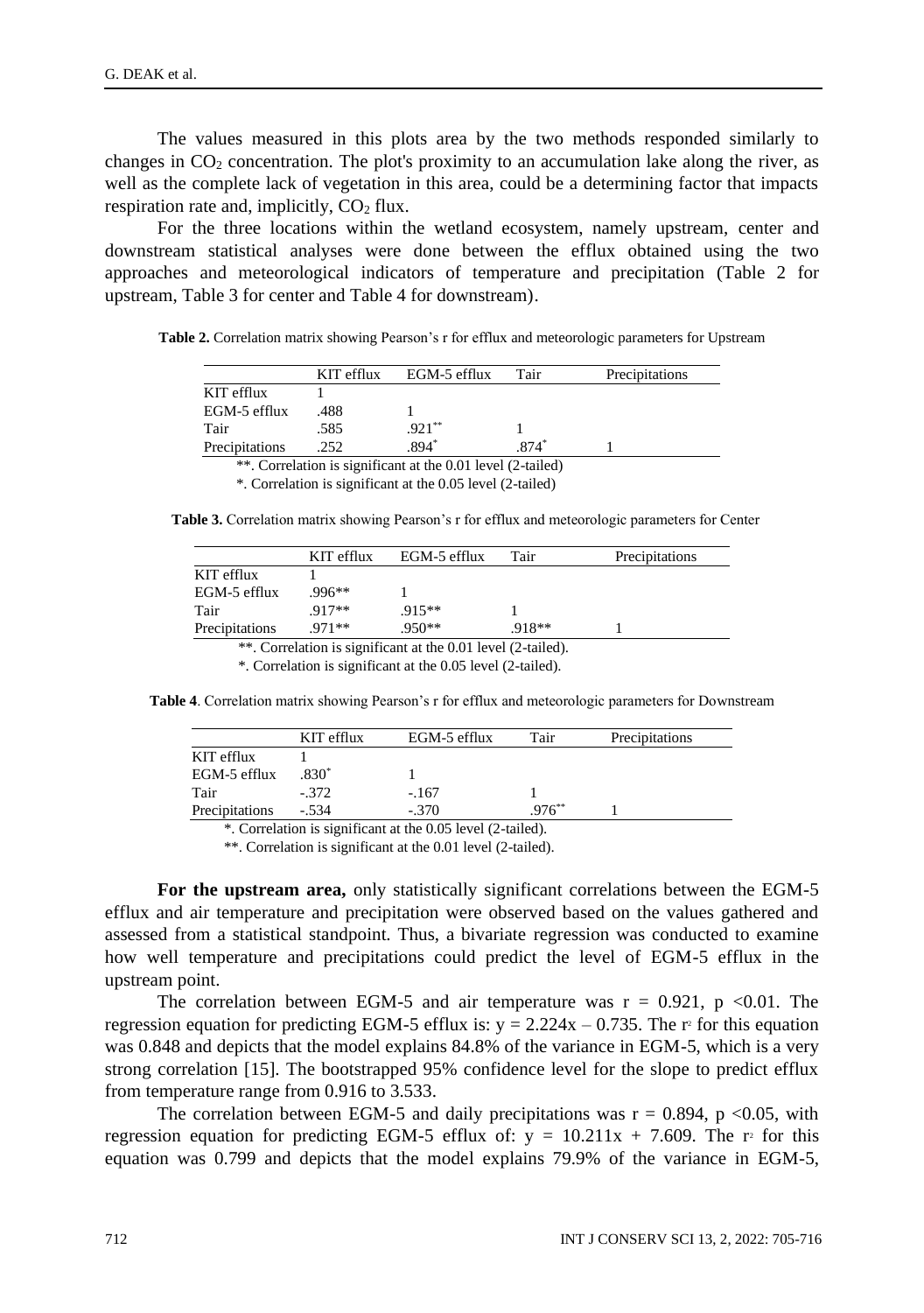resulting a very strong correlation [15]. The bootstrapped 95% confidence level for the slope to predict efflux from temperature range from 3.101 to 17.321.

**Pearson product correlation of center's** EGM-5 and KIT efflux was found to be strongly positive and statistically significant ( $r = 0.996$ ,  $p < 0.01$ ). Hence, the hypothesis that the correlation is significant was supported. This shows that an increase in EGM-5 values would lead to a higher KIT value.

There were also significant, positive correlations between air temperature and efflux calculated based on the two methods approached. Thus, a correlation of temperature with KIT of  $r = 0.917$ ,  $p < 0.01$  and with EGM-5 of  $r = 0.915$ ,  $p < 0.01$  was registered. The same was observed in the case of daily precipitation, with  $r = 0.971$ ,  $p < 0.01$  for KIT and  $r = 0.950$ ,  $p <$ 0.01 for EGM-5.

A bivariate regression was conducted to examine how well KIT could predict the level of EGM-5 in the center point. The correlation between them was statistically significant,  $r =$ 0.996,  $p < 0.01$ . The regression equation for predicting KIT from EGM-5 is  $y = 1.06x - 5.17$ . The  $r^2$  for this equation was 0.991; that is 99.1% of the variance in KIT was predictable from the level of EGM-5, representing a strong correlation [15]. The bootstrapped 95% confidence level for the slope to predict KIT from EGM-5 range from 0.943 to 1.173.

A regression was also performed to observe how well the air temperature could predict the level of KIT and EGM-5. Thus, the correlation between air temperature and KIT was statistically significant, and the regression equation was  $y = 1.51x - 6.51$ . The r<sup>2</sup> for this equation is 0.841, which represents 84.1% of the variance in KIT was predictable from air temperature. This is a strong correlation [15]. The bootstrapped 95% confidence level for the slope to predict KIT from air temperature range from 0.756 to 2.266; thus, for each one unit of increase of temperature, KIT increases by about 0.76 to 2.27 points. For EGM-5, the equation was  $y = 1.417x - 1.201$ , the r<sup>2</sup> was 0.836, that is 83.6% of the variance was predictable from air temperature. This is a very strong correlation [15]. The bootstrapped 95% confidence level for the slope to predict EGM-5 from air temperature range from 0.697 to 2.138.

Regarding the relation with the daily precipitations, the following could be observed: both correlations were statistically significant. With an equation of  $y = 7.846x + 0.870$  and r2 of 0.943, which represents 94.3% of the variance in KIT was predictable from precipitation. The bootstrapped 95% confidence level for the slope to predict EGM-5 from air temperature range from 5.632 to 10.061. And with an equation of  $y = 7.221x + 5.776$  and  $r^2$  of .903 which represents 90.3% of the variance in EGM-5 was predictable from precipitation. The bootstrapped 95% confidence level for the slope to predict EGM-5 from air temperature range from 4.498 to 9.945.

**Pearson product correlation of down stream's** EGM-5 and KIT efflux was found to be strongly positive and statistically significant ( $r = 0.830$ ,  $p < 0.05$ ). Hence, the hypothesis that the relationship is significant was supported. This shows that an increase in EGM-5 values would lead to a higher KIT value.

Also, it was conducted a regression to examine how well KIT could predict EGM-5 values in downstream point. The correlation between EGM-5 and KIT was statistically significant,  $r = 0.830$ ,  $p < 0.05$ . The regression equation for predicting KIT from EGM-5 is  $y =$  $0.862x + 4.050$ . The r<sup>2</sup> for this equation was 0.688 and depicts that the model explains 68.8% of the variance in EGM-5, being a moderately strong correlation [15]. The bootstrapped 95% confidence level for the slope to predict EGM-5 range from 0.057 to 1.668.

The correlation matrix containing Person's r for efflux from all monitored points from wetland and precipitations is presented in the next table.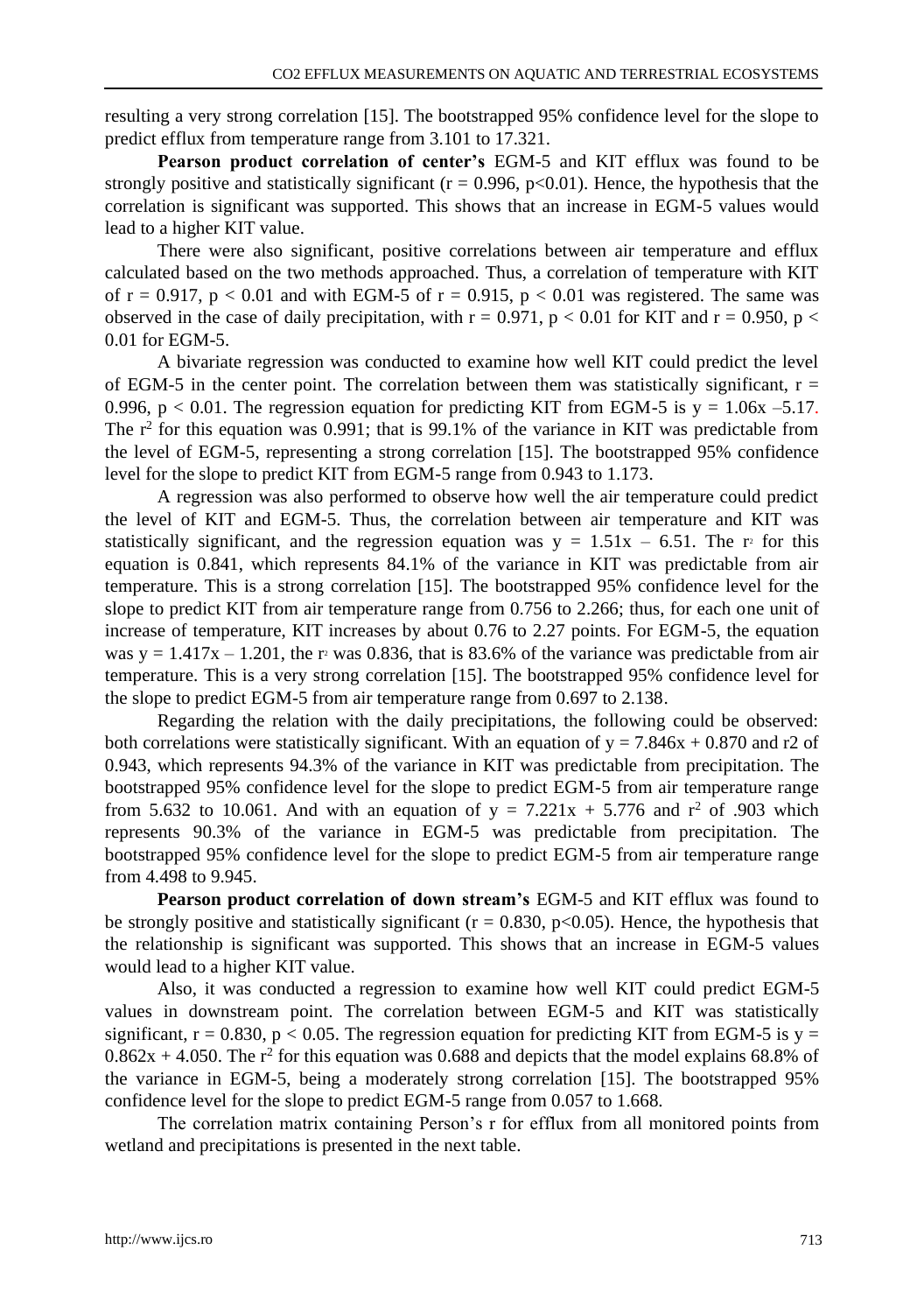|                   |      |         |         |         |          | KIT UP EGM UP KIT DOWN EGM DOWN KIT CENTER EGM CENTER Precipitations |  |
|-------------------|------|---------|---------|---------|----------|----------------------------------------------------------------------|--|
| <b>KIT UP</b>     |      |         |         |         |          |                                                                      |  |
| <b>EGM UP</b>     | .488 |         |         |         |          |                                                                      |  |
| <b>KIT DOWN</b>   | .586 | $-.391$ |         |         |          |                                                                      |  |
| <b>EGM DOWN</b>   | .585 | $-.170$ | $.830*$ |         |          |                                                                      |  |
| <b>KIT CENTER</b> | -132 | $.909*$ | $-.681$ | $-.494$ |          |                                                                      |  |
| EGM CENTER 082    |      | .899*   | $-724$  | $-.514$ | $.997**$ |                                                                      |  |
| Precipitations    | .252 | $.894*$ | $-.538$ | $-.375$ | $.970**$ | $.950**$                                                             |  |

**Table 5**. Correlation matrix showing Pearson's r for efflux and precipitations for wetland area

\*. Correlation is significant at the 0.05 level (2-tailed).

\*\*. Correlation is significant at the 0.01 level (2-tailed).

From the table above it can be observed the significant correlation between flux values measured with KIT and EGM-5 in downstream point, EGM-5 in upstream with KIT and EGM-5 in center point and the correlation of KIT and EGM-5 in center point. The lack of correlation between fluxes measured in upstream or center with the downstream values indicate that downstream fluxes can be affected by particular elements as the proximity of the reservoir. Regarding the correlation of recorded fluxes with the precipitations it also can be observed the lack of correlation with the values in downstream.

#### **Conclusions**

Large differences in the magnitude of  $CO<sub>2</sub>$  efflux were observed between the average of reference period and the selected days when compared. In both ecosystems,  $CO<sub>2</sub>$  efflux obtained by the two methods was statistically analyzed with temperatures and precipitation, as indicated by the slopes of the linear regression.  $R_{\text{eco}}$  was correlated positively with cumulated precipitations in forest ecosystem in case of  $10<sup>th</sup>$  and  $23<sup>nd</sup>$  days. In the wasteland ecosystem significant correlation was obtained for upstream and center plots between fluxes and both weather parameters analyzed (precipitations and temperature). Also, the efflux was linearly correlated with both applied methods, the closed dynamic chamber EGM-5 method and the Injection Kit method in all measurement plots, excepting the upstream plot in wetland area.

This methodology can be used to support circumstances involving forest management efficiency and, on the other side, capitalizing on the efficiency of wetlands as eco-services, indicating their value in  $CO<sub>2</sub>$  storage. The purpose of this applied methodologies is to reduce the uncertainties regarding the dependence between the  $R_{\text{eco}}$  and weather parameters. By comparing different plots in the same conditions, the estimation of the dynamics of carbon fluxes can be improved. Thus, the application of management practices for carbon capture can be properly evaluated in terms of ecosystem storage and sequestration of carbon in the context of climate change.

In this study, air temperature and precipitation were important factors influencing efflux. In order to correlate the measurements made by the EGM-5 and injection kit procedures, pedoclimatic parameters were also determined using a humidity and temperature sensor, with the aim to better explain the variation in  $\rm R_{\rm eco}$ . This points out the need to comprehensively measure both the physical and chemical parameters that can affect  $CO<sub>2</sub>$  efflux.

#### **Acknowledgments**

This work was partially supported by the Romanian Ministry of Research, Innovation and Digitalisation through the Nucleu Program, contract number 39N/2019 and partially by the ÚNKP-21-4-I New National Excellence Program of the Ministry for Innovation and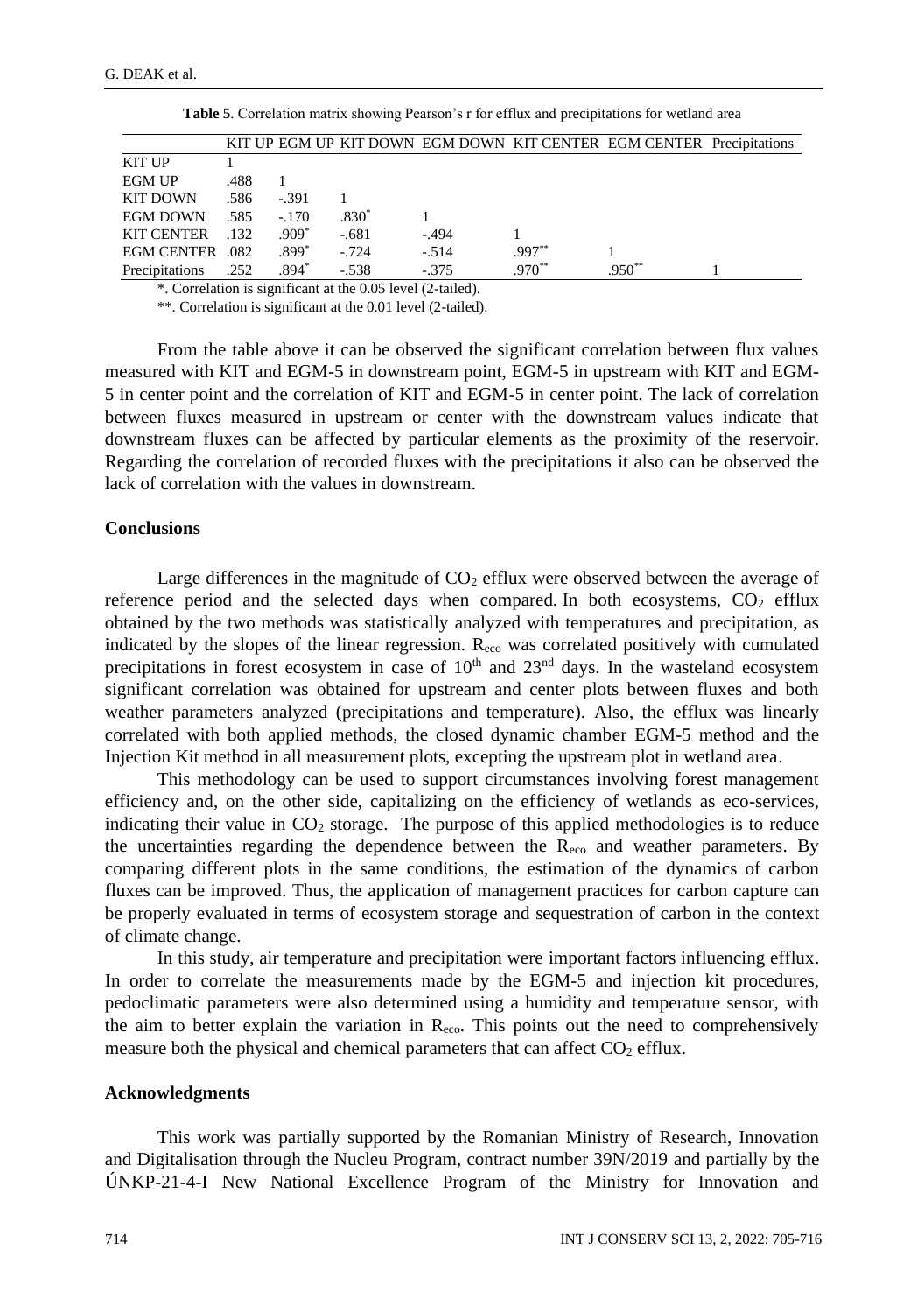Technology from the source of the National Development and Innovation Fund, and by the NKFIH K-125275 Grant.

#### **References**

- [1] M. Voicu, V. Coman, N. Enache, L. Laslo, M. Matei, A. Rotaru, N. Bara, M. Boboc, Gy. Deák, *Experimental determination of carbon dioxide flux in soil and correlation with dependent parameters,* **2nd International Conference on Green Environmental Engineering and Technology**, **AIP Conference Proceedings**, 2020.
- [2] R. Houghton, *Land-use change and the carbon cycle,* **Global Change Biology, 1,** 1995, pp. 275-287.
- [3] D. Schimel, *Terrestrial ecosystems and the carbon cycle*, **Global Change Biology, 1**, 1995, pp. 77-91.
- [4] H. Eswaran, *Organic carbon in soils of the world,* **Soil Science Society of America Journal, 57**(1), 1993, pp.192-194.
- [5] W.H. Schlesinger, J.A. Andrews, *Soil respiration and the global carbon cycle*, **Biogeochemistry, 48**, 2020, pp. 7–20.
- [6] I.A. Janssens, *Productivity overshadows temperature in determining soil and ecosystem respiration across European forests,* **Global Change Biology,7(**3), 2001, pp. 260-278
- [7] B.E. Law, E. Falge, L. Gu, D.D. Baldocchi, P. Bakwin, P. Berbigier, K. Davis, A.J. Dolman, M. Falk, J.D.Fuentes, A. Goldstein, A. Granier, A. Grelle, D. Hollinger, I.A. Janssens, P. Jarvis, N.O. Jensen, G. Katul, K. Mahli, G. Matteucci, T. Meyers, R. Monson, W. Munger, W. Oechel, R. Olson, K. Pilegaard, U. Paw ,H. Thorgeirsson, R. Valentini, T. Vesala, K. Wilson, S. Wofsy, *Environmental controls over carbon dioxide and water vapor exchange of terrestrial vegetation*, **Papers in Natural Resources, 65**, 2002.
- [8] B.I. Cook, J.E. Smerdon, R. Seager, S. Coats, *Global warming and 21st century drying*, **Climate Dynamics 43**, 2014, pp. 2607-2627.
- [9] C. Le Quéré, R. M. Andrew, P. Friedlingstein, P. Sitch, J. Hauck, J. Pongratz, P. A. Pickers, J. I. Korsbakken, G. P. Peters, J. G. Canadell, A. Arneth, V. K. Arora, L. Barbero, A. Bastos, L. Bopp, F. Chevallier, L.P. Chini, P. Ciais, S. C. Doney, T. Gkritzalis, D. Goll, I. Harris, V. Haverd, F. M Hoffman, M. Hoppema, R. A. Houghton, G. Hurtt, T. Ilyina, A. K. Jain, T. Johannessen, C.D. Jones, E. Kato, R. F.Keeling, K. K. Goldewijk, P. Landschützer, N. Lefèvre, S. Lienert, Z. Liu, D. Lombardozzi, N. Metzl, D. R. Munro, J. E. M. S. Nabel, S. Nakaoka, C. Neill, A. Olsen, T. Ono, P. Patra, A. Peregon, W. Peters, P. Peylin, B. Pfeil, D. Pierrot, B. Poulter, G. Rehder, L. Resplandy, E. Robertson, M. Rocher, C. Rödenbeck, U. Schuster, J. Schwinger, R. Séférian, I. Skjelvan, T. Steinhoff, A. Sutton, P. P. Tans, H. Tian, B. Tilbrook, F. N. Tubiello, I. T. van der Laan-Luijkx, G.R. van der Werf, N. Viovy, A. P. Walker, A. J. Wiltshire, R. Wright, S. Zaehle, B.Zheng, *Global Carbon Budget 2018*, **Earth System Science Data, 10**(4), 2018, pp. 2141–2194.
- [10] G. Jia, E. Shevliakova, P. Artaxo, N. De Noblet-Ducoudré, R. Houghton, J. House, K. Kitajima, C. Lennard, A. Popp, A. Sirin, R. Sukumar, L. Verchot, *Land–climate interactions,* **Climate Change and Land: An IPCC Special Report on Climate Change, Desertification, Land Degradation, Sustainable Land Management, Food Security, And Greenhouse Gas Fluxes in Terrestrial Ecosystems,** 2019.
- [11] E. Hansis, S.J. Davis, J. Pongratz, *Relevance of methodological chioices for accounting of land use change carbon fluxes,* **Global Biogeochemical Cycles, 29**(8), 2015, pp.1230- 1246.
- [12] R.A. Houghton, A.A. Nassikas, *Negative emissions from stopping deforestation and forest degradation, globally*, **Global Change Biology, 24**(1), 2018, **p**p. 350-359.